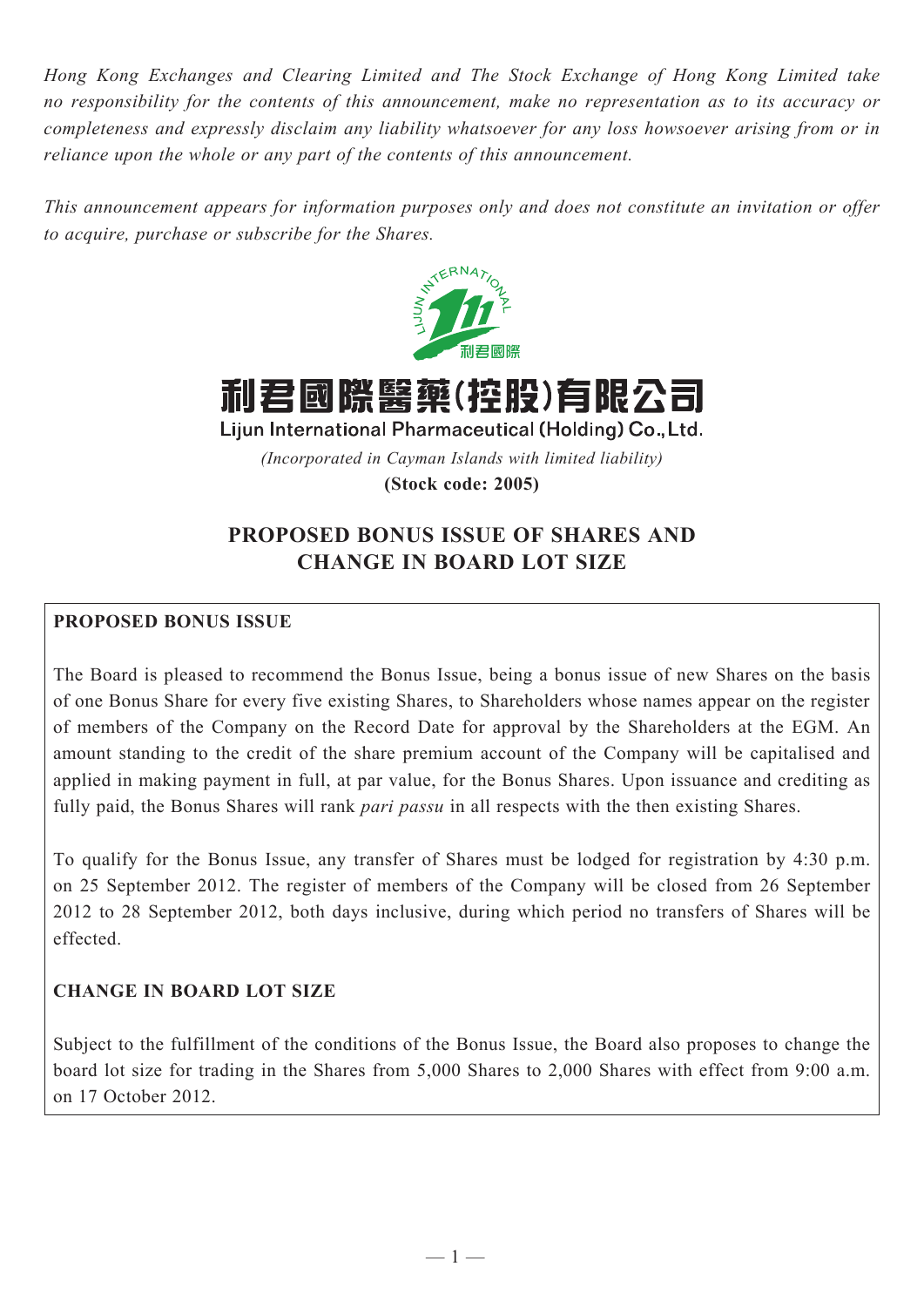## **GENERAL INFORMATION**

A circular containing, amongst other things, further information on the Bonus Issue, and, where applicable, explanation for the exclusion of Overseas Shareholders, together with the notice of the EGM, will be dispatched to the Shareholders as soon as practicable.

#### **PROPOSED BONUS ISSUE**

The Board is pleased to recommend the Bonus Issue, being a bonus issue of new Shares on the basis of one Bonus Share for every five existing Shares, to Shareholders whose names appear on the register of members of the Company on the Record Date for approval by the Shareholders at the EGM. The Bonus Shares will be credited as fully paid by way of capitalisation of an amount of approximately HK\$9,766,418 in the share premium account of the Company.

Assuming that no further Shares will be issued or repurchased before the Record Date, 488,320,897 Bonus Shares will be issued pursuant to the Bonus Issue. Upon issuance and crediting as fully paid, the Bonus Shares will *rank pari* passu in all respects with the then existing Shares. The Company will not allot any fractions of Bonus Shares.

#### **Conditions of the Bonus Issue**

The Bonus Issue is conditional, among other things, upon:

- (i) the passing of an ordinary resolution by the Shareholders at the EGM approving the Bonus Issue; and
- (ii) the Stock Exchange granting the listing of, and permission to deal in, the Bonus Shares.

Subject to fulfillment of the above conditions, certificates for the Bonus Shares are expected to be dispatched to the Shareholders by ordinary post at their own risk on or before 16 October 2012 and dealings in the Bonus Shares are expected to commence on 17 October 2012.

#### **Reason for the Bonus Issue**

In recognition of the continual support of the Shareholders, the Board decides to propose the Bonus Issue. In addition to that, the Directors believe that the Bonus Issue will enhance the liquidity of the Shares in the market and thereby enlarging the Shareholder and capital base.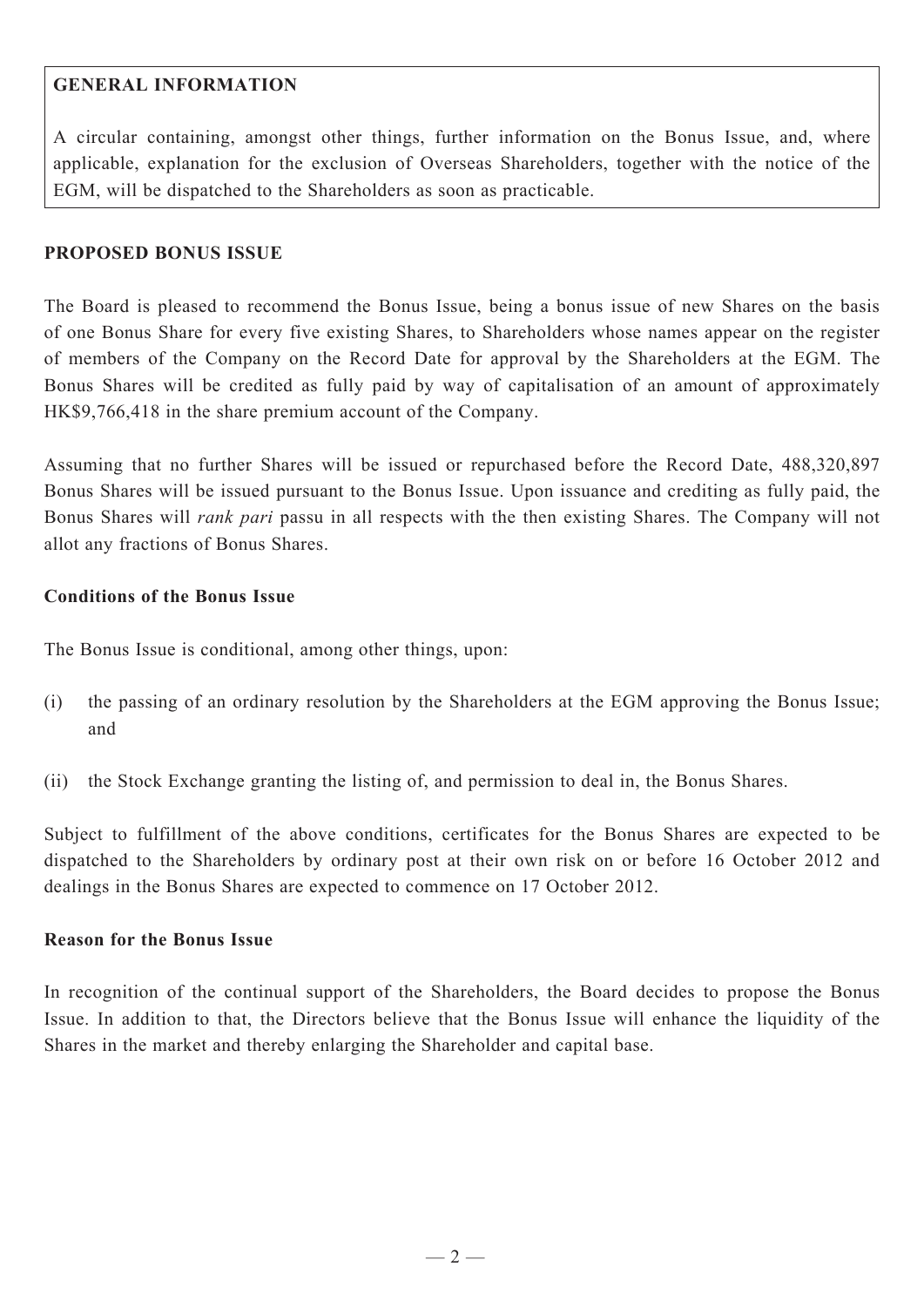#### **Closure of register of members**

The register of members of the Company will be closed from 26 September 2012 to 28 September 2012, both days inclusive, during which period no transfer of Shares will be effected. In order to qualify for the Bonus Issue, all transfers of Shares must be duly completed, accompanied by the relevant share certificates and lodged with the branch share registrar of the Company in Hong Kong no later than 4:30 p.m. on 25 September 2012.

#### **Overseas Shareholders**

The Directors will seek advice from overseas counsel(s) on the applicable procedural requirements for extending the Bonus Issue to the Overseas Shareholders, if any.

Overseas Shareholders will not be allotted the Bonus Shares if the law of the jurisdiction at which their respective registered address is located prohibits the Company from allotting Bonus Shares to them, or requires the Company to comply with any requirements (such as the filing of any registration statement or prospectus or other special formalities) which the Directors consider to be impracticable. Instead, the Bonus Shares otherwise falling to be allotted to them will be sold in the market as soon as practicable after dealings in the Bonus Shares commence and the net proceeds of sale will be paid to the Shareholders affected. Where, however, the amount of the net proceeds payable to any such Shareholder is less than HK\$100, the net proceeds will be paid to the Company instead for its own benefit and will not be paid to the Shareholder affected.

#### **CHANGE OF BOARD LOT SIZE**

Subject to the fulfillment of the conditions of the Bonus Issue as set out in the section headed "Conditions of the Bonus Issue" above, the Board proposes to change the board lot size for trading of the Shares from 5,000 Shares to 2,000 Shares with effect from 9:00 a.m. on 17 October 2012.

The Shares are currently traded in board lots of 5,000 Shares and the market value per board lot of the Shares is HK\$11,250 (based on the closing price of HK\$2.25 per Share as quoted on the Stock Exchange on the date of this announcement). Based on the closing price on the date of this announcement, the theoretical ex-entitlement price per Share after the Bonus Issue is approximately HK\$1.875. Based on the theoretical ex-entitlement price per Share after the Bonus Issue and the proposed board lot size of 2,000 Shares, the theoretical ex-entitlement value per new board lot will be approximately HK\$3,750.

The change in board lot size will reduce the board lot value. The Directors are of the view that the reduction in board lot size may improve the liquidity of the Shares and broaden the Company's shareholder base. The change in board lot size will not result in any change in the relative rights of the Shareholders. The Directors consider that this change in board lot size is in the interests of the Company and the Shareholders as a whole.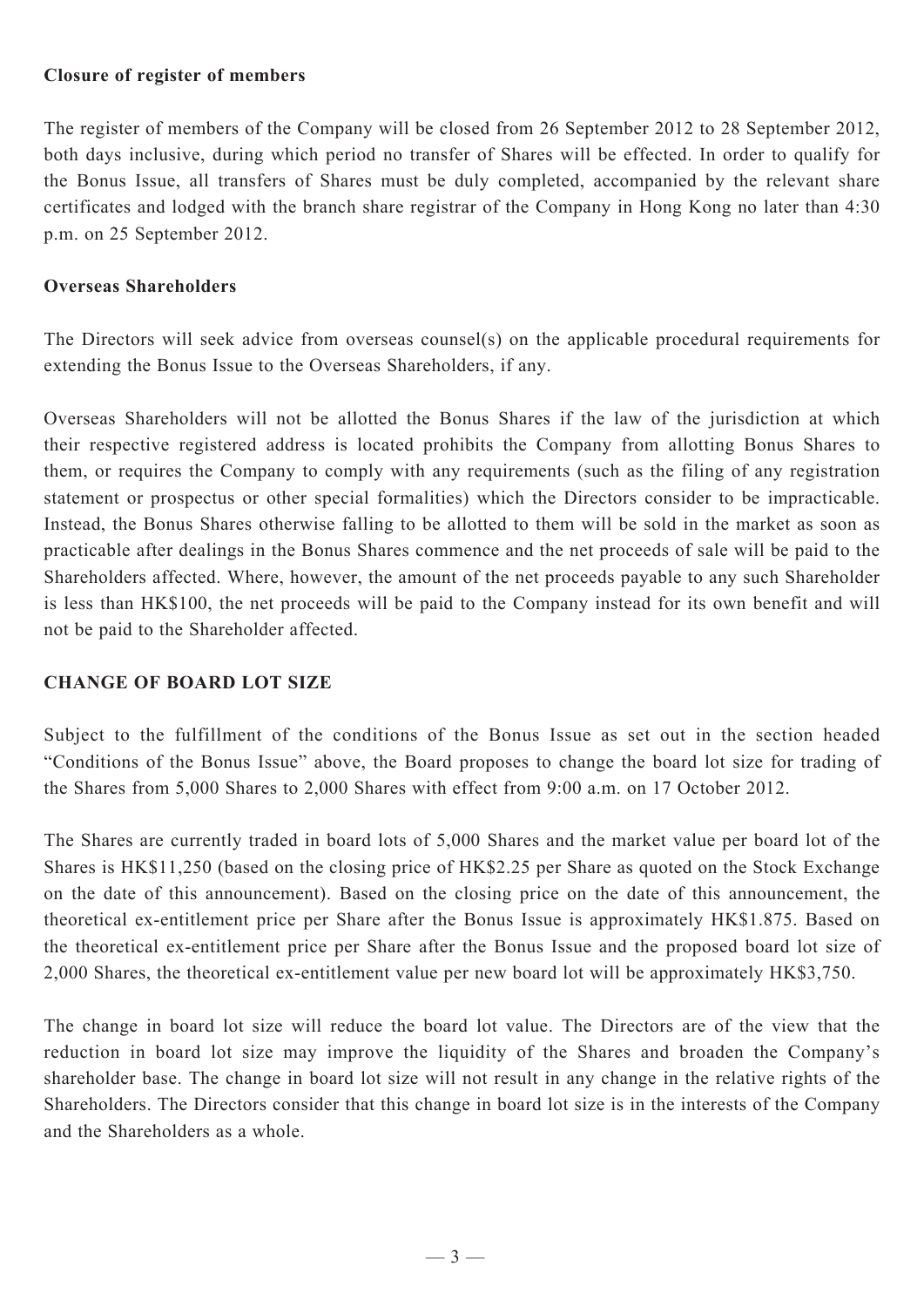Subject to the Bonus Issue being effective, no odd board lot size of the Shares will be created as a result of the said change in board lot size (other than those already existed before such change becoming effective). No odd lot arrangement to match the sales and purchase of odd lots will be made.

**Date**

The expected timetable for such change in board lot size is set out below:

## **Expected timetable (all times refer to Hong Kong local time)**

| Circular relating to proposed Bonus Issue to be dispatched Friday, 31 August 2012<br>on or before                                                                  |                                                      |
|--------------------------------------------------------------------------------------------------------------------------------------------------------------------|------------------------------------------------------|
| for attending and voting at the EGM                                                                                                                                | 17 September 2012                                    |
| Closure of the register of members for determining the Tuesday, 18 September 2012 to<br>identity of shareholders who are entitled to attend and<br>vote at the EGM | Thursday, 20 September 2012<br>(both days inclusive) |
|                                                                                                                                                                    | 18 September 2012                                    |
|                                                                                                                                                                    | 20 September 2012                                    |
|                                                                                                                                                                    | 20 September 2012                                    |
| Last day for trading in Shares cum entitlements to the Bonus IssueFriday, 21 September 2012                                                                        |                                                      |
| First day of trading in Shares ex-entitlements to the Bonus Issue  Monday, 24 September 2012                                                                       |                                                      |
| Latest time for lodging transfer forms of Shares to qualify  4:30 p.m. on Tuesday,<br>for entitlements to the Bonus Issue                                          | 25 September 2012                                    |
| Closure of register of members for determining the identity  Wednesday, 26 September 2012 to<br>of shareholders who are entitled to the Bonus Issue                | Friday, 28 September 2012<br>(both days inclusive)   |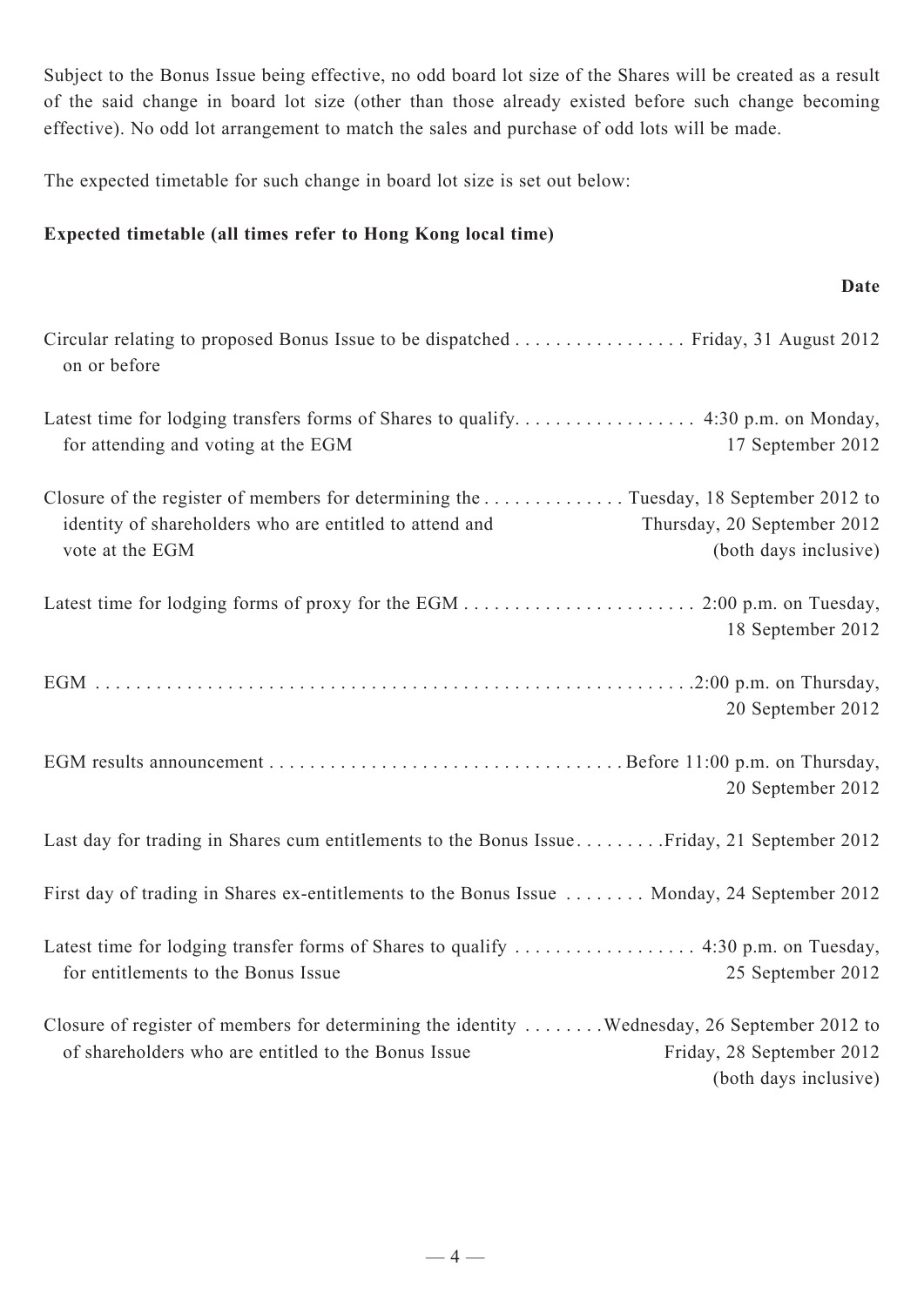| who are entitled to the Bonus Issue                                                                                                                                 |
|---------------------------------------------------------------------------------------------------------------------------------------------------------------------|
| Free exchange of existing share certificates for new share Wednesday, 3 October 2012<br>certificates commences                                                      |
| Dispatch of certificates for the Bonus SharesTuesday, 16 October 2012                                                                                               |
| Last day for trading of Shares with existing board lot size of  Tuesday, 16 October 2012<br>5,000 Shares in the original counter                                    |
| First day of dealings in the Bonus Shares on the Stock Exchange Wednesday, 17 October 2012                                                                          |
| Effective date of new board lot size of 2,000 Shares Wednesday, 17 October 2012                                                                                     |
| 5,000 Shares becomes a counter for trading in new board<br>17 October 2012<br>lot size of 2,000 Shares                                                              |
| Temporary counter for trading in old board lot size of9:00 a.m. on Wednesday,<br>5,000 Shares (in the form of existing share certificates) opens<br>17 October 2012 |
| 17 October 2012                                                                                                                                                     |
| Temporary counter for trading old board lot closes 4:00 p.m. on Wednesday,<br>7 November 2012                                                                       |
| 7 November 2012<br>certificates) ends                                                                                                                               |
| certificates ends                                                                                                                                                   |

The expected timetable may be subject to change by the Company and is subject to fulfillment of all conditions. The Company will make further announcements in compliance with the Listing Rules as appropriate if such changes are made.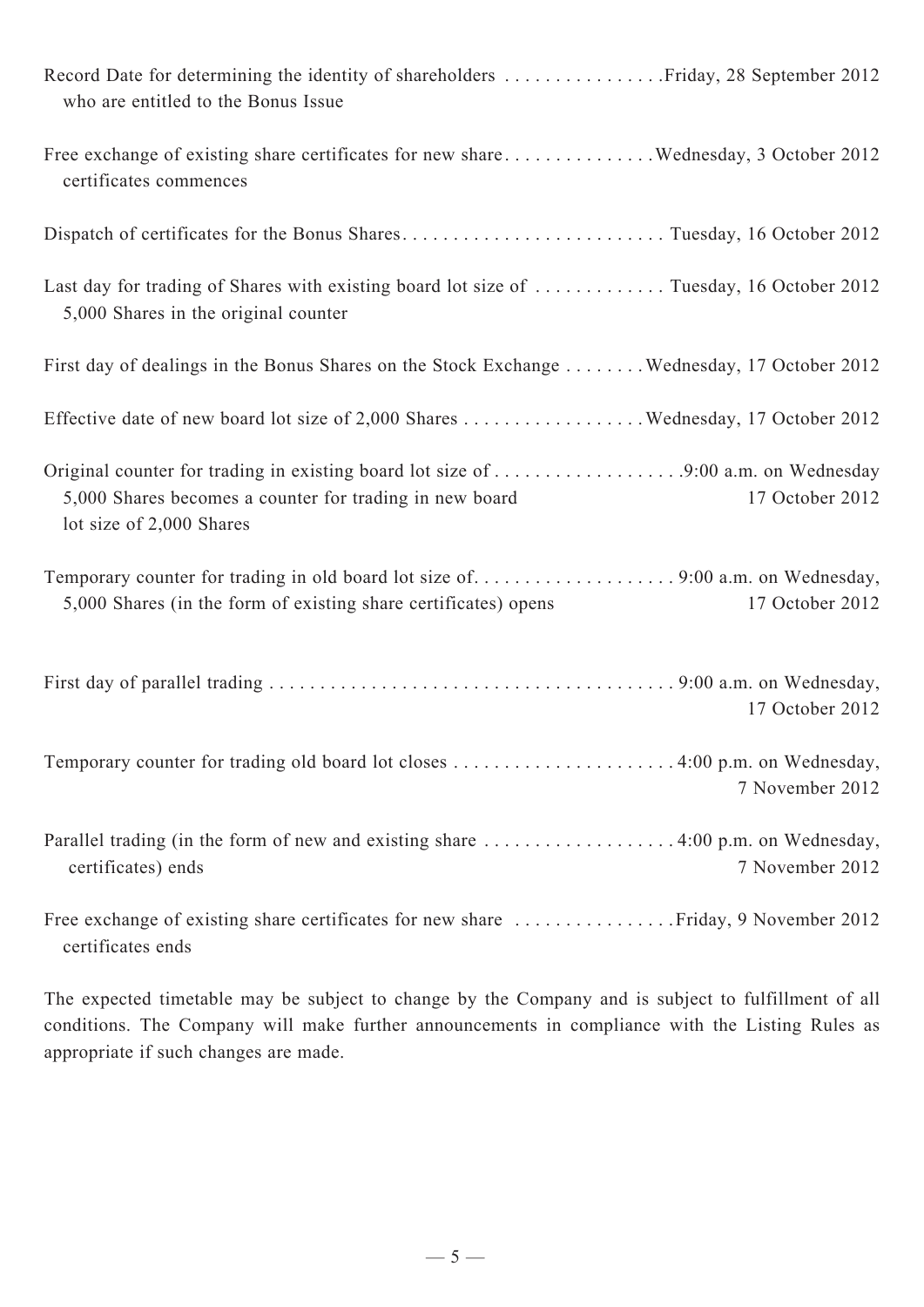## **GENERAL**

An application will be made to the Stock Exchange for the listing of, and permission to deal in, the Bonus Shares.

A circular containing, amongst other things, further information on the Bonus Issue, and, where applicable, explanation for the exclusion of Overseas Shareholders, together with a notice convening the EGM, will be dispatched to the Shareholders as soon as practicable.

### **DEFINITIONS**

In this announcement, unless the context requires otherwise, the following expressions have the meanings as set out below:

| "Board"                   | the board of Directors                                                                                                                                                                                          |
|---------------------------|-----------------------------------------------------------------------------------------------------------------------------------------------------------------------------------------------------------------|
| "Bonus Issue"             | the proposed issue of one Bonus Share for every five existing Shares to<br>the Shareholders whose names appear on the register of members of the<br>Company on the Record Date                                  |
| "Bonus Share(s)"          | new Share(s) to be issued by way of Bonus Issue by the Company as<br>described herein                                                                                                                           |
| "Company"                 | Lijun International Pharmaceutical (Holding) Co., Ltd. (利君國際醫<br>藥(控股)有限公司), a company incorporated in the Cayman Islands<br>with limited liability and the Shares of which are listed on the Stock<br>Exchange |
| "Director(s)"             | $directory(s)$ of the Company                                                                                                                                                                                   |
| "EGM"                     | the extraordinary general meeting of the Company to be held to<br>approve, amongst other things, the Bonus Issue                                                                                                |
| "HK\$"                    | Hong Kong Dollars, the lawful currency of Hong Kong                                                                                                                                                             |
| "Hong Kong"               | the Hong Kong Special Administrative Region of the People's Republic<br>of China                                                                                                                                |
| "Overseas Shareholder(s)" | Shareholder(s) whose address(es) as shown on the register of members<br>of the Company on the Record Date is/are outside Hong Kong                                                                              |
| "Record Date"             | 28 September 2012, being the date for determining the entitlement to<br>the Bonus Issue                                                                                                                         |